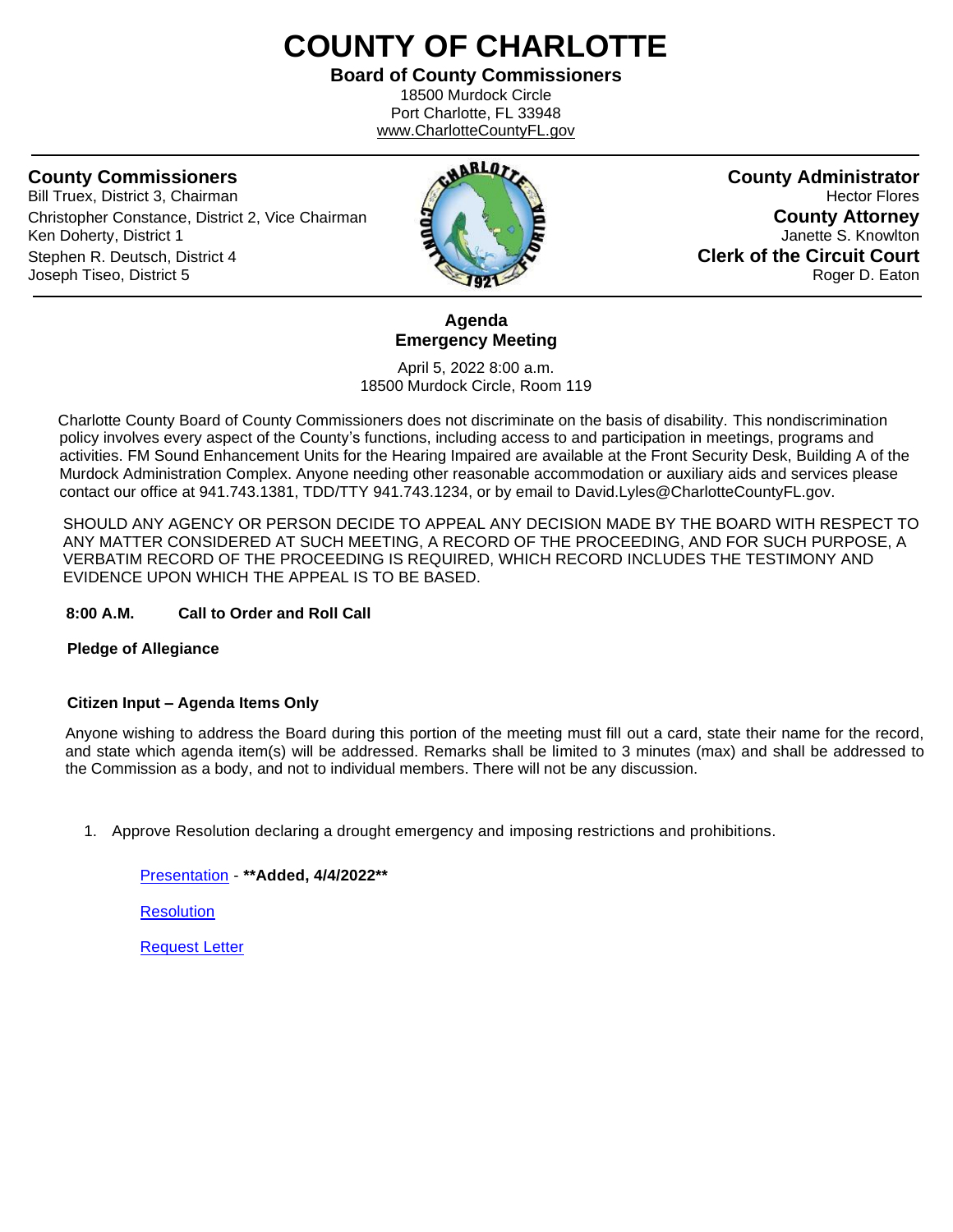## **Board of County Commissioners Schedule of Future Closures/Hearings/Workshops**

| Thursday, April 7, 2022  | 1:30 p.m.   | Board of County<br>Commissioners Pre-Agenda<br>Meeting                                    | <b>Murdock Administration</b><br>Center, 18500 Murdock Circle,<br>Building B, Room #106-B, Port<br>Charlotte              |
|--------------------------|-------------|-------------------------------------------------------------------------------------------|---------------------------------------------------------------------------------------------------------------------------|
| Tuesday, April 12, 2022  | $9:00$ a.m. | Board of County<br><b>Commissioners Regular</b><br>Meeting                                | <b>Murdock Administration</b><br>Center, 18500 Murdock Circle,<br><b>Commission Chambers Room</b><br>#119, Port Charlotte |
| Tuesday, April 19, 2022  | $9:00$ a.m. | Board of County<br><b>Commissioners Monthly</b><br>Workshop                               | <b>Murdock Administration</b><br>Center, 18500 Murdock Circle,<br><b>Commission Chambers Room</b><br>#119, Port Charlotte |
| Tuesday, April 19, 2022  | 2:00 p.m.   | Board of County<br><b>Commissioners Utilities</b><br><b>Quarterly Update Meeting</b>      | <b>Murdock Administration</b><br>Center, 18500 Murdock Circle,<br><b>Commission Chambers Room</b><br>#119, Port Charlotte |
| Thursday, April 21, 2022 | 1:30 p.m.   | Board of County<br>Commissioners Pre-Agenda<br>Meeting                                    | <b>Murdock Administration</b><br>Center, 18500 Murdock Circle,<br>Building B, Room #106-B, Port<br>Charlotte              |
| Tuesday, April 26, 2022  | $9:00$ a.m. | Board of County<br><b>Commissioners Regular and</b><br>Land Use Meeting                   | Murdock Administration<br>Center, 18500 Murdock Circle,<br><b>Commission Chambers Room</b><br>#119, Port Charlotte        |
| Thursday, May 5, 2022    | 1:30 p.m.   | Board of County<br>Commissioners Pre-Agenda<br>Meeting                                    | <b>Murdock Administration</b><br>Center, 18500 Murdock Circle,<br>Building B, Room #106-B, Port<br>Charlotte              |
| Tuesday, May 10, 2022    | $9:00$ a.m. | Board of County<br><b>Commissioners Regular</b><br>Meeting                                | <b>Murdock Administration</b><br>Center, 18500 Murdock Circle,<br><b>Commission Chambers Room</b><br>#119, Port Charlotte |
| Tuesday, May 17, 2022    | $9:00$ a.m. | Board of County<br><b>Commissioners Monthly</b><br>Workshop                               | <b>Murdock Administration</b><br>Center, 18500 Murdock Circle,<br><b>Commission Chambers Room</b><br>#119, Port Charlotte |
| Tuesday, May 17, 2022    | 2:00 p.m.   | <b>Board of County</b><br><b>Commissioners Workshop-</b><br><b>Strategic Focus Update</b> | <b>Murdock Administration</b><br>Center, 18500 Murdock Circle,<br><b>Commission Chambers Room</b><br>#119, Port Charlotte |
| Thursday, May 19, 2022   | 1:30 p.m.   | <b>Board of County</b><br>Commissioners Pre-Agenda<br>Meeting                             | <b>Murdock Administration</b><br>Center, 18500 Murdock Circle,<br>Building B, Room #106-B, Port<br>Charlotte              |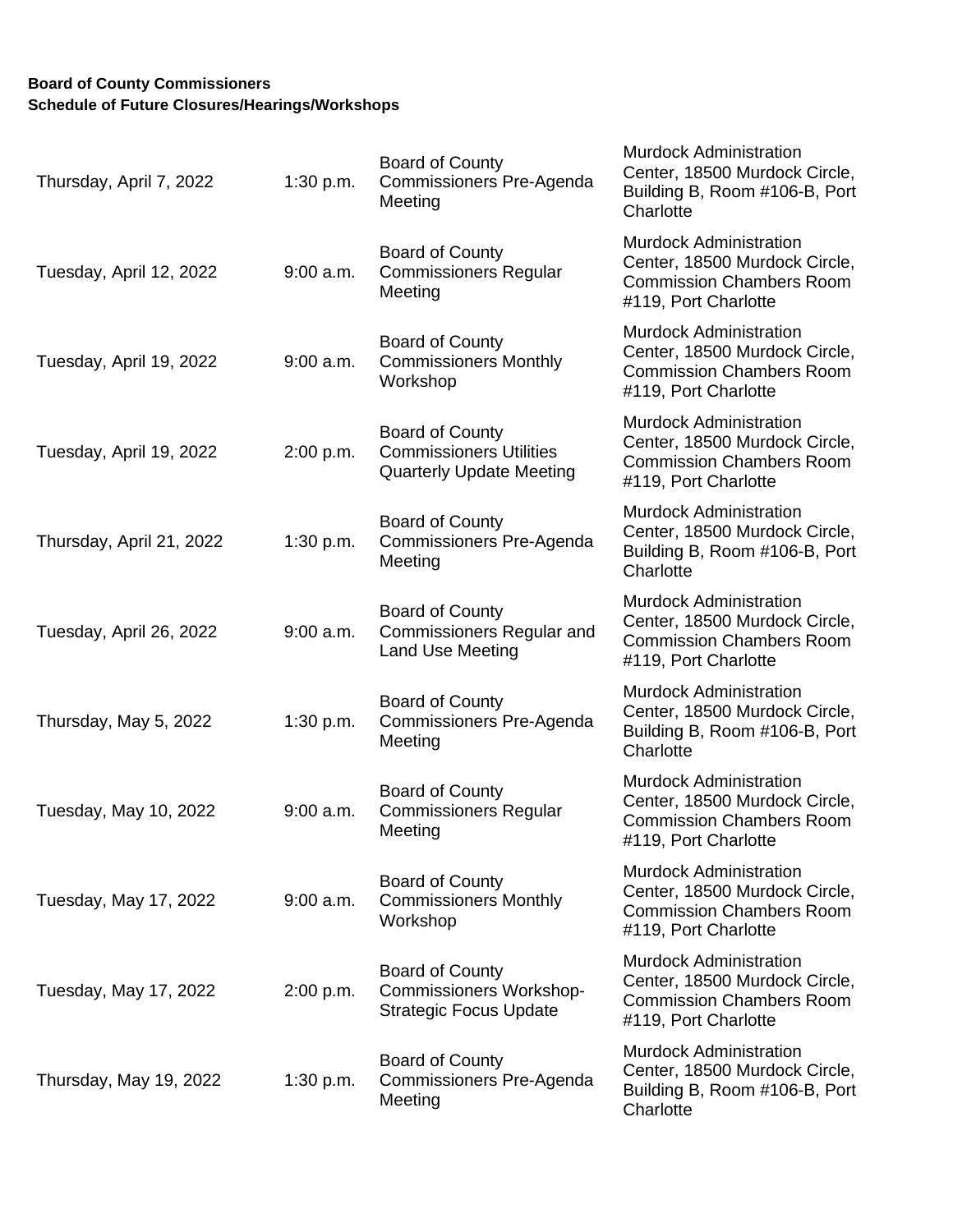| Tuesday, May 24, 2022   | $9:00$ a.m. | Board of County<br><b>Commissioners Regular and</b><br><b>Land Use Meeting</b>              | <b>Murdock Administration</b><br>Center, 18500 Murdock Circle,<br><b>Commission Chambers Room</b><br>#119, Port Charlotte |
|-------------------------|-------------|---------------------------------------------------------------------------------------------|---------------------------------------------------------------------------------------------------------------------------|
| Thursday, June 9, 2022  | 1:30 p.m.   | <b>Board of County</b><br>Commissioners Pre-Agenda<br>Meeting                               | <b>Murdock Administration</b><br>Center, 18500 Murdock Circle,<br>Building B, Room #106-B, Port<br>Charlotte              |
| Tuesday, June 14, 2022  | $9:00$ a.m. | <b>Board of County</b><br><b>Commissioners Regular and</b><br>Land Use Meeting              | <b>Murdock Administration</b><br>Center, 18500 Murdock Circle,<br><b>Commission Chambers Room</b><br>#119, Port Charlotte |
| Tuesday, June 21, 2022  | $9:00$ a.m. | Board of County<br><b>Commissioners Monthly</b><br>Workshop                                 | <b>Murdock Administration</b><br>Center, 18500 Murdock Circle,<br><b>Commission Chambers Room</b><br>#119, Port Charlotte |
| Thursday, June 23, 2022 | 1:30 p.m.   | Board of County<br>Commissioners Pre-Agenda<br>Meeting                                      | <b>Murdock Administration</b><br>Center, 18500 Murdock Circle,<br>Building B, Room #106-B, Port<br>Charlotte              |
| Tuesday, June 28, 2022  | $9:00$ a.m. | Board of County<br><b>Commissioners Regular</b><br>Meeting                                  | <b>Murdock Administration</b><br>Center, 18500 Murdock Circle,<br><b>Commission Chambers Room</b><br>#119, Port Charlotte |
| Thursday July 7, 2022   | 1:30 p.m.   | Board of County<br>Commissioners Pre-Agenda<br>Meeting                                      | <b>Murdock Administration</b><br>Center, 18500 Murdock Circle,<br>Building B, Room #106-B, Port<br>Charlotte              |
| Thursday, July 7, 2022  | 2:00 p.m.   | <b>Board of County</b><br><b>Commissioners Utilities</b><br><b>Quarterly Update Meeting</b> | <b>Murdock Administration</b><br>Center, 18500 Murdock Circle,<br><b>Commission Chambers Room</b><br>#119, Port Charlotte |
| Tuesday, July 12, 2022  | $9:00$ a.m. | <b>Board of County</b><br><b>Commissioners Regular and</b><br>Land Use Meeting              | <b>Murdock Administration</b><br>Center, 18500 Murdock Circle,<br><b>Commission Chambers Room</b><br>#119, Port Charlotte |
| Tuesday, July 19, 2022  | $9:00$ a.m. | <b>Board of County</b><br><b>Commissioners Monthly</b><br>Workshop                          | <b>Murdock Administration</b><br>Center, 18500 Murdock Circle,<br><b>Commission Chambers Room</b><br>#119, Port Charlotte |
| Tuesday, July 19, 2022  | 2:00 p.m.   | <b>Presentation of Tentative</b><br><b>Budget</b>                                           | <b>Murdock Administration</b><br>Center, 18500 Murdock Circle,<br><b>Commission Chambers Room</b><br>#119, Port Charlotte |
| Monday, July 25, 2022   | $9:00$ a.m. | Board of County<br>Commissioners Pre-Agenda<br>Meeting                                      | <b>Murdock Administration</b><br>Center, 18500 Murdock Circle,<br>Building B, Room #106-B, Port<br>Charlotte              |
| Tuesday, July 26, 2022  | $9:00$ a.m. | Board of County<br><b>Commissioners Regular and</b><br>Land Use Meeting                     | <b>Murdock Administration</b><br>Center, 18500 Murdock Circle,<br><b>Commission Chambers Room</b><br>#119, Port Charlotte |